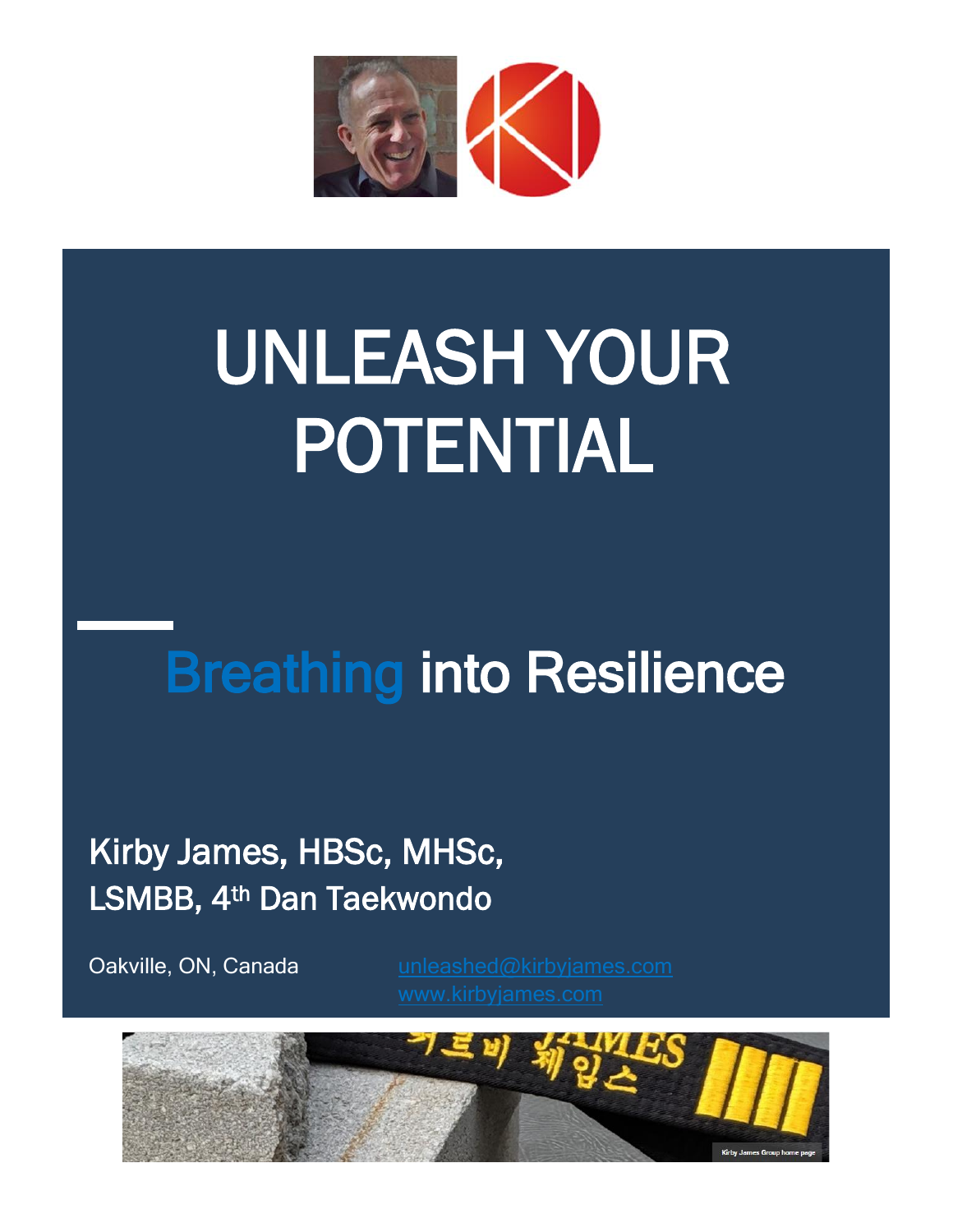

# BBFYL: Skill #1: Circular Breathing

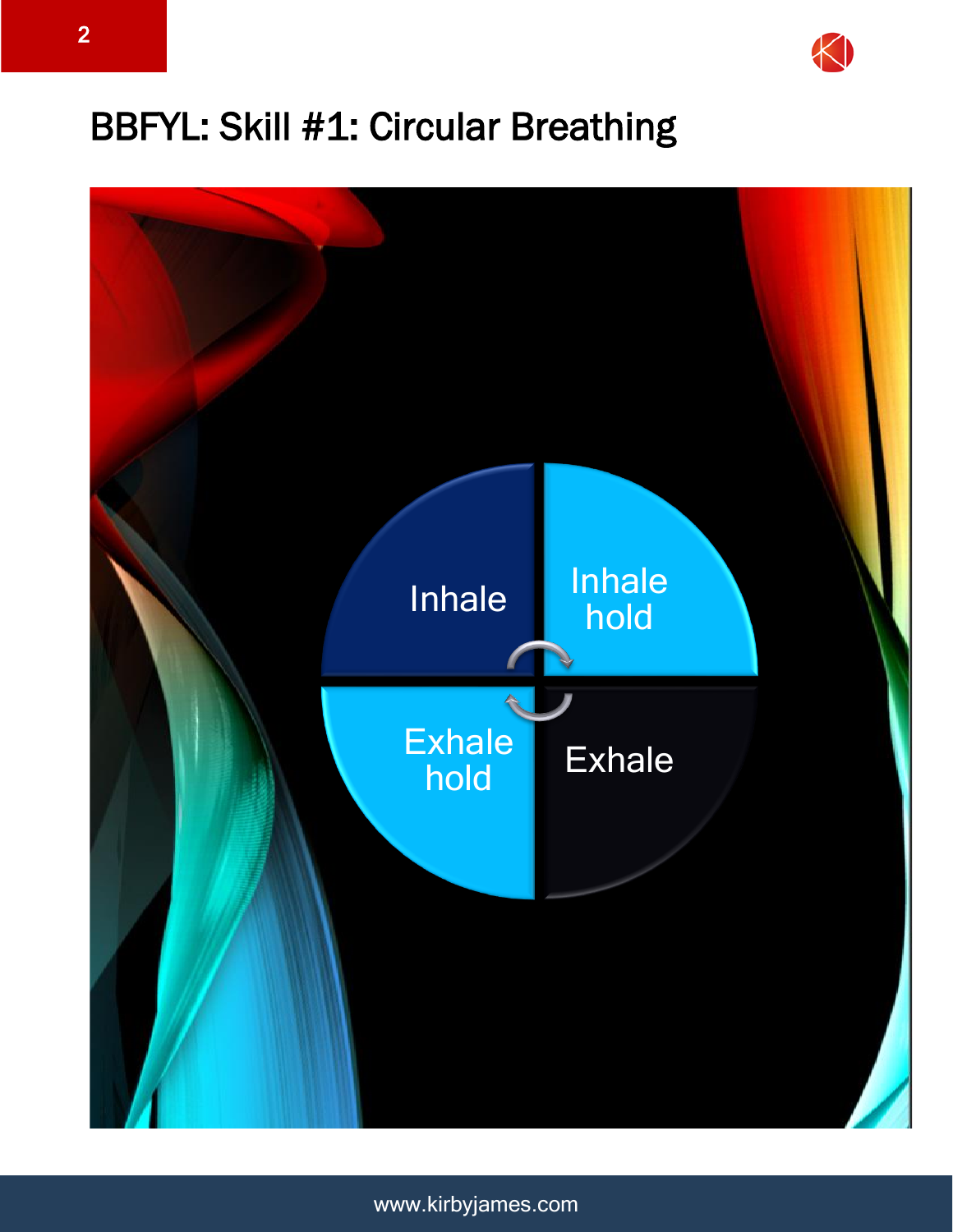

# Benefits of Circular Breathing

We breathe every day. On average 12 times a minute, 720 times an hour, 17,280 times a day.

Rarely do you ever think about how you breathe or what could be different if you chose to breathe with more focus and intention.

A focus on breathing is part of almost all religions, ancient health practices and martial arts.

Yet clinical research [here](https://www.ncbi.nlm.nih.gov/pmc/articles/PMC5455070/citedby/) is showing again and again that breathing techniques are a huge benefit for a wide variety of situations.

In a landmark study explored the impact of circular breathing techniques, technically known as diaphragmatic breathing. The main benefit they explored were levels of the stress hormone cortisol. Cortisol is directly related to feelings of stress, anxiety ….

Studies demonstrate that learning control over how we breathe makes a significant positive impact on our health.



So, can you learn this? Absolutely.

Many of my clients and students learn this skill and how to apply it to everyday life within hours and days.

Making it "normal" takes longer, yet once you realize the benefits of this breathing style you will never forget it.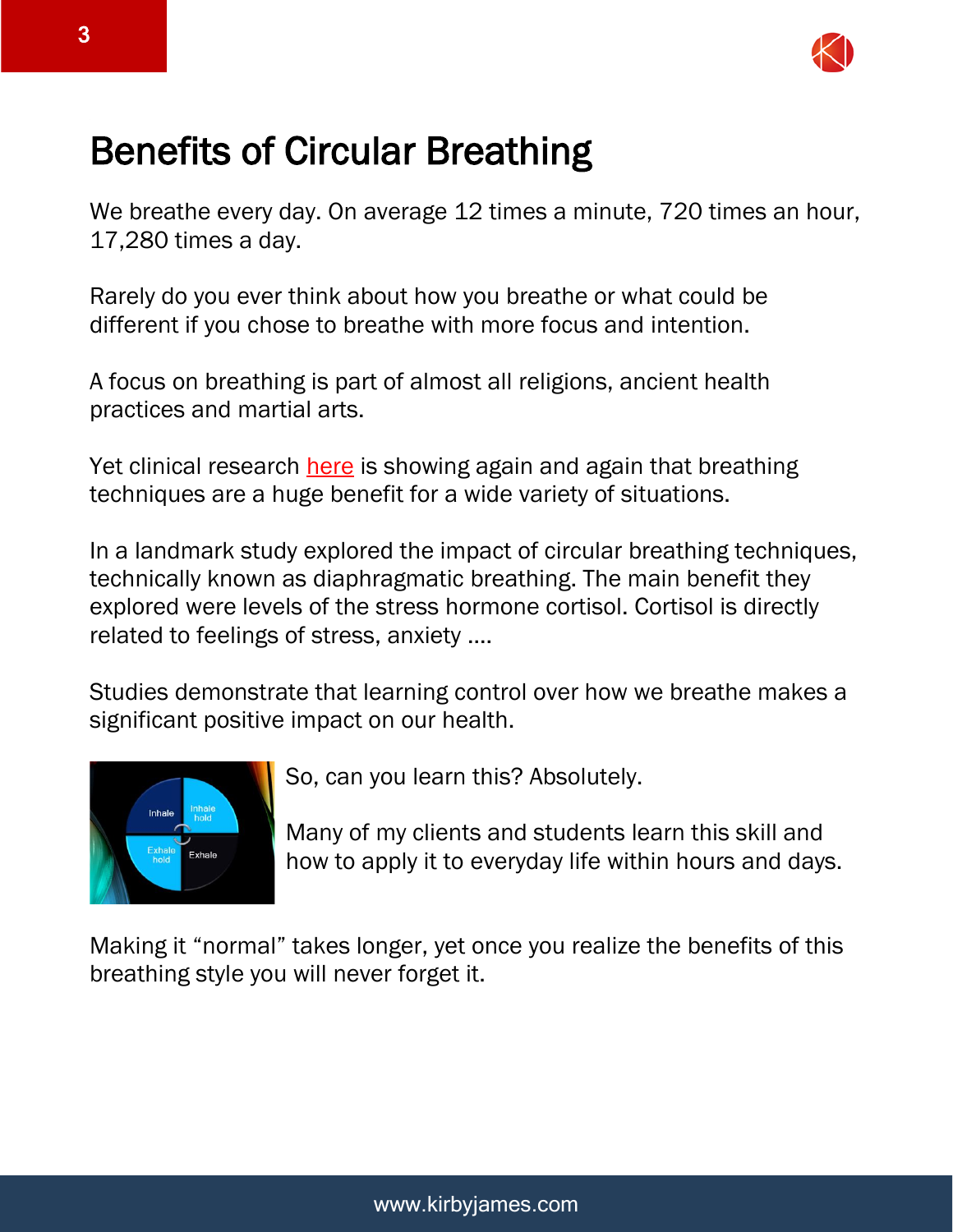

#### SCUBA and Circular Breathing

The process to attain a PADI scuba diving license includes the challenge to pay great attention to your breathing. When using a scuba, you are told not to breathe too fast (you run out of air quickly) or hold your breath (possibly suffer severe injury).

Knowing how to circular breathe makes all this so much easier. Why?



First, by practicing circular breathing you are trained to understand the cycle of breathing.

Second, spending too much time at any stage is not "better".

Third, though practice circular breathing becomes your new 'normal'.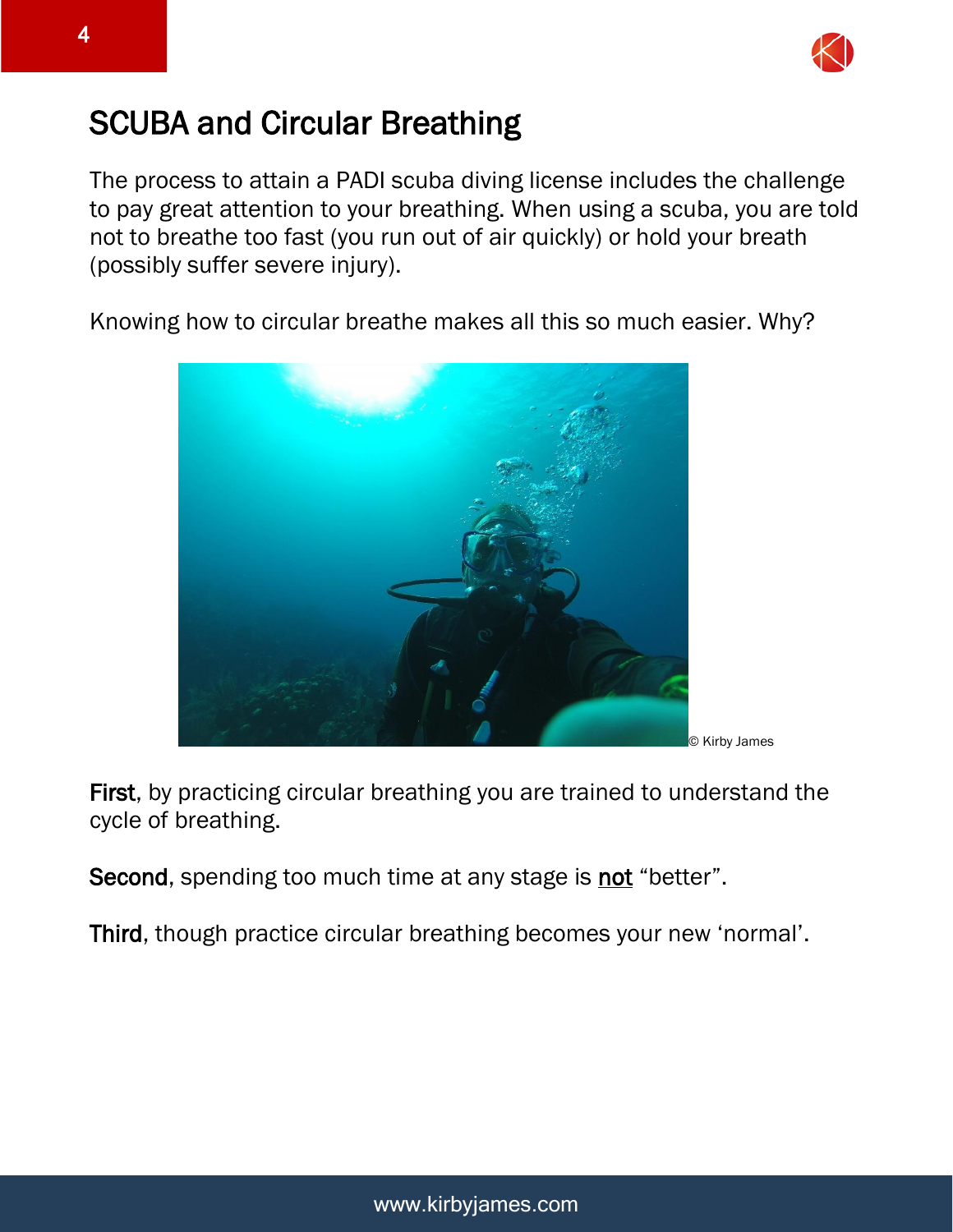

# Circular Breathing, Step By Step

#### Inhalation Phase

I consider the start of a breathing cycle to be inhalation. Now you may choose to breath through your nose or mouth (both at the same time is tougher).

Most every source I have found that coaches breathing techniques recommends inhaling through your nose. Should you have health or medical reasons that prevent this – so be it.

In my experience breathing through your nose slows the inhalation. Mechanically it really should not be so different, yet it *feels* better when you inhale deeply through your nose.

As you inhale, it is crucial to let your tummy swell. What this does is allow your diaphragm to pull down. When your diaphragm pulls down, your lungs fill more deeply. [\(Harvard Medical School\)](https://www.health.harvard.edu/lung-health-and-disease/learning-diaphragmatic-breathing).



With circular breathing, the inhalation phase lasts for a count of 3 (slowly). As you inhale focus on pulling your diaphragm down by allowing your belly to push out.

Your breath should be gentle, slow and consistent.

The objective is to finish your inhale phase feeling there is no more room in your lungs for air.

Credit[: Medical News Today](https://www.medicalnewstoday.com/articles/319924)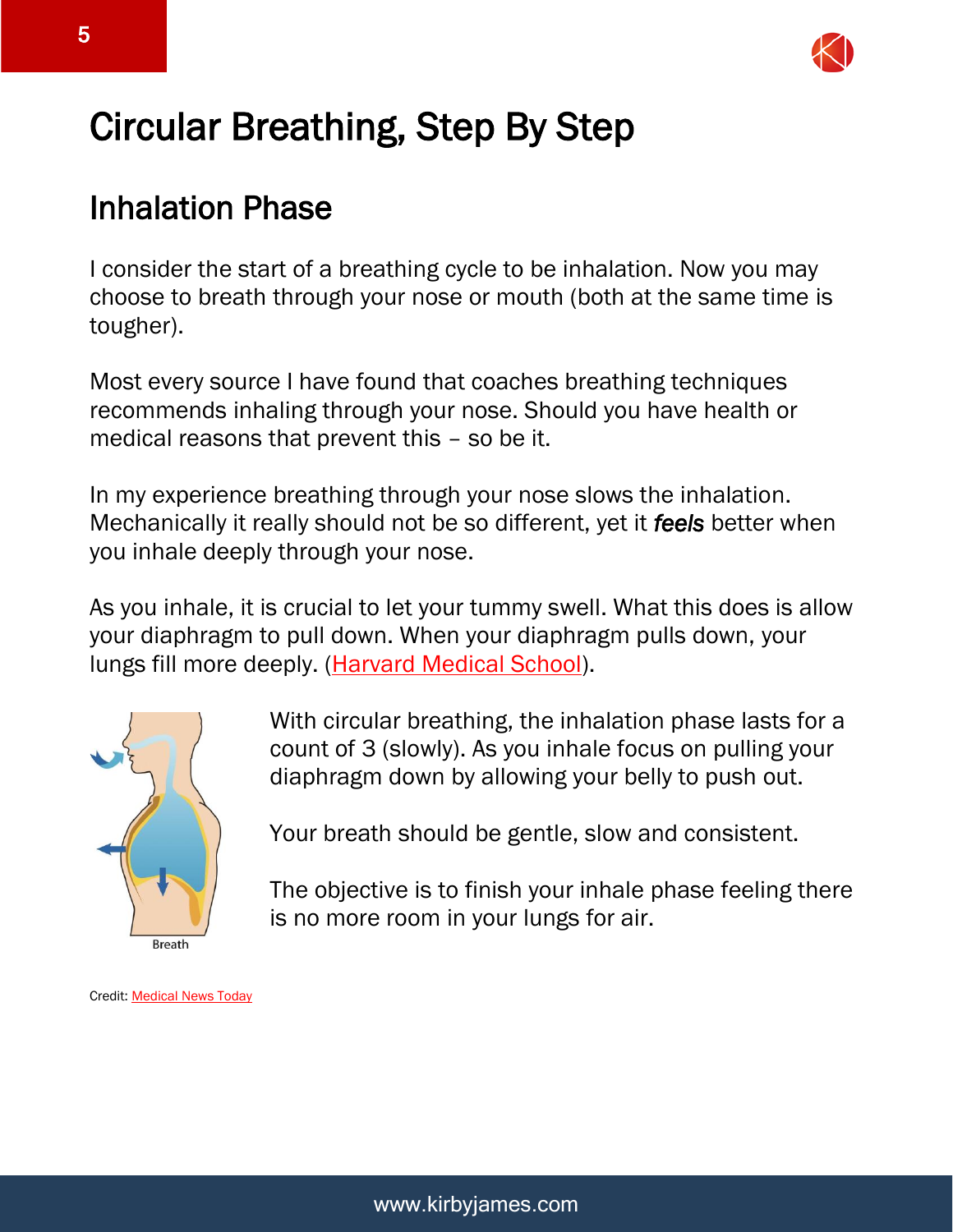

# Inhale Hold Phase

Now, stop breathing in. Yet continue, very gently, the same motion of pulling your diaphragm down. Again, this is for a slow count of 3.

The inhale hold phase serves several purposes.

First, the air you just inhaled is rich with oxygen, at least when not at extreme altitude. By holding the inhale phase, you allow your lungs to 'grab' more oxygen and release more carbon dioxide to exhale. This extra oxygen flushes throughout your body and especially your brain.

Second, with extra oxygen reaching your brain and body, it allows for a lessening of the stress hormone cortisol. It also helps a range of other hormones, all adding up to improved relaxation. This good article on the [BBC website](https://www.bbc.com/worklife/article/20200303-why-slowing-your-breathing-helps-you-relax) references a wide array of research on the subject.

Third, as you practice over time you learn to be ok with the slight discomfort of holding your breath. By learning it is uncomfortable to hold your breath you become more aware of how often you hold your breath in daily life. Truly, we all do it to a greater or lesser extent. When we do, our stress levels increase.



© Kirby James

Learning to become more comfortable in the inhale hold phase teaches you discipline, reduces stress, increases relaxation, and ultimately attunes you more to how you breathe when you are not thinking about it.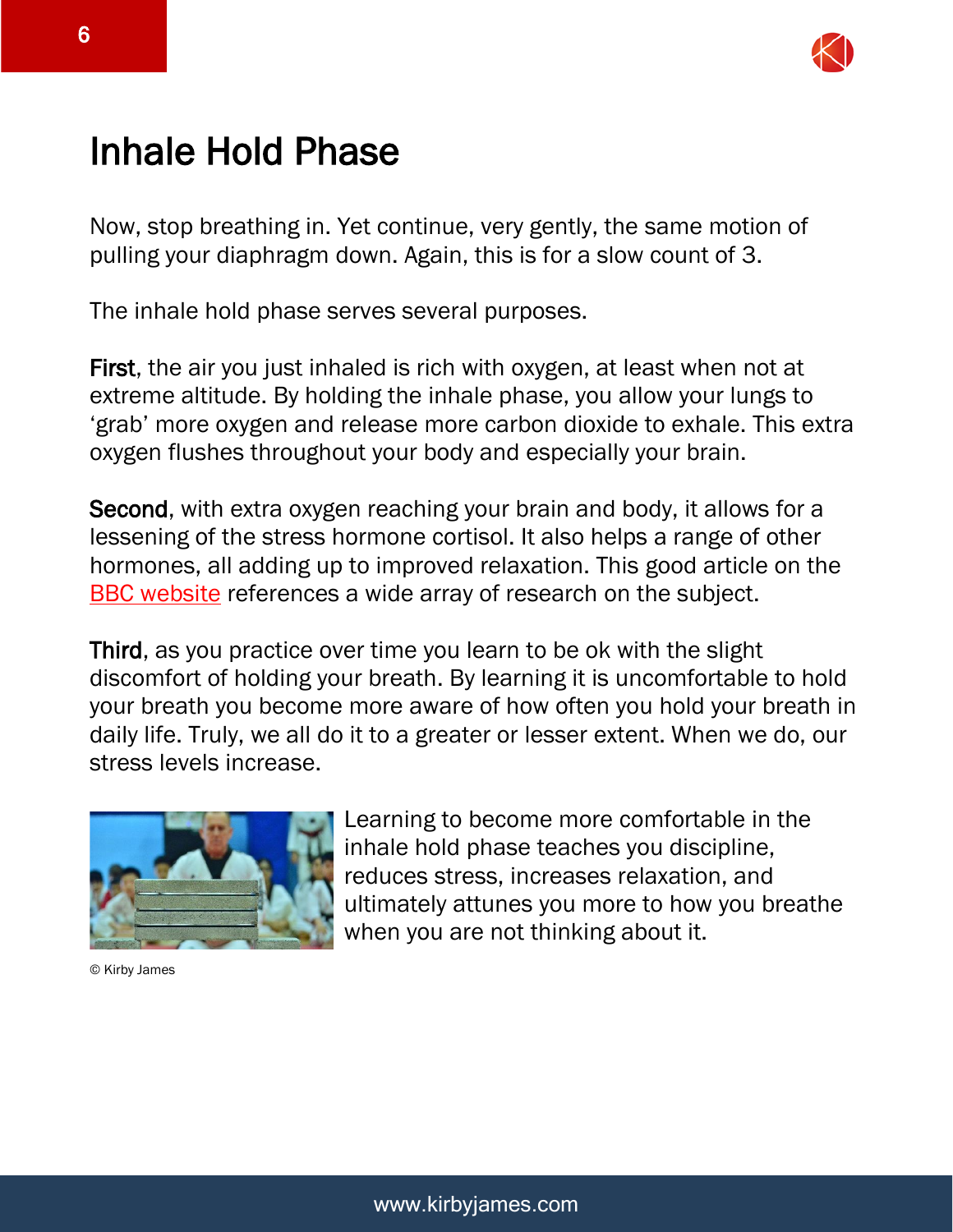

# Exhale Phase

After the 3 second inhale hold phase, many will feel a powerful urge to exhale strongly. That is, until you learn to control your breathing.

Our natural response after holding our breath is to exhale strongly and then inhale quickly. Circular breathing teaches us to take charge of that process rather than responding instinctively.

Instead, consciously think about how you will exhale.

First, exhale through your mouth, not your nose. Our objective by exhaling out our mouth is to try and empty our lungs as much as we can, without running out of air to exhale.

Second, do it slowly. Over time you will learn your lung capacity and be able to be running out of air to exhale just as the 3 seconds are up. This takes practice. Better to exhale too slowly than too fast. Don't want you passing out.

Third, focus on contracting your abdominal muscles or core to help squeeze out the last of the air in your lungs. This is done to flush out the carbon dioxide and leave more room when we inhale for oxygen rich air.



Like the inhale phase, our goal here is to learn the skill to time our breath to maximize this phase.

Learning to exhale fully like this may introduce you to something new … using a full breath rather than "shoulder breathing" – lots of shallow breaths that bring less oxygen per breath.

Credit: [Medical News Today](https://www.medicalnewstoday.com/articles/319924)

<sup>7</sup>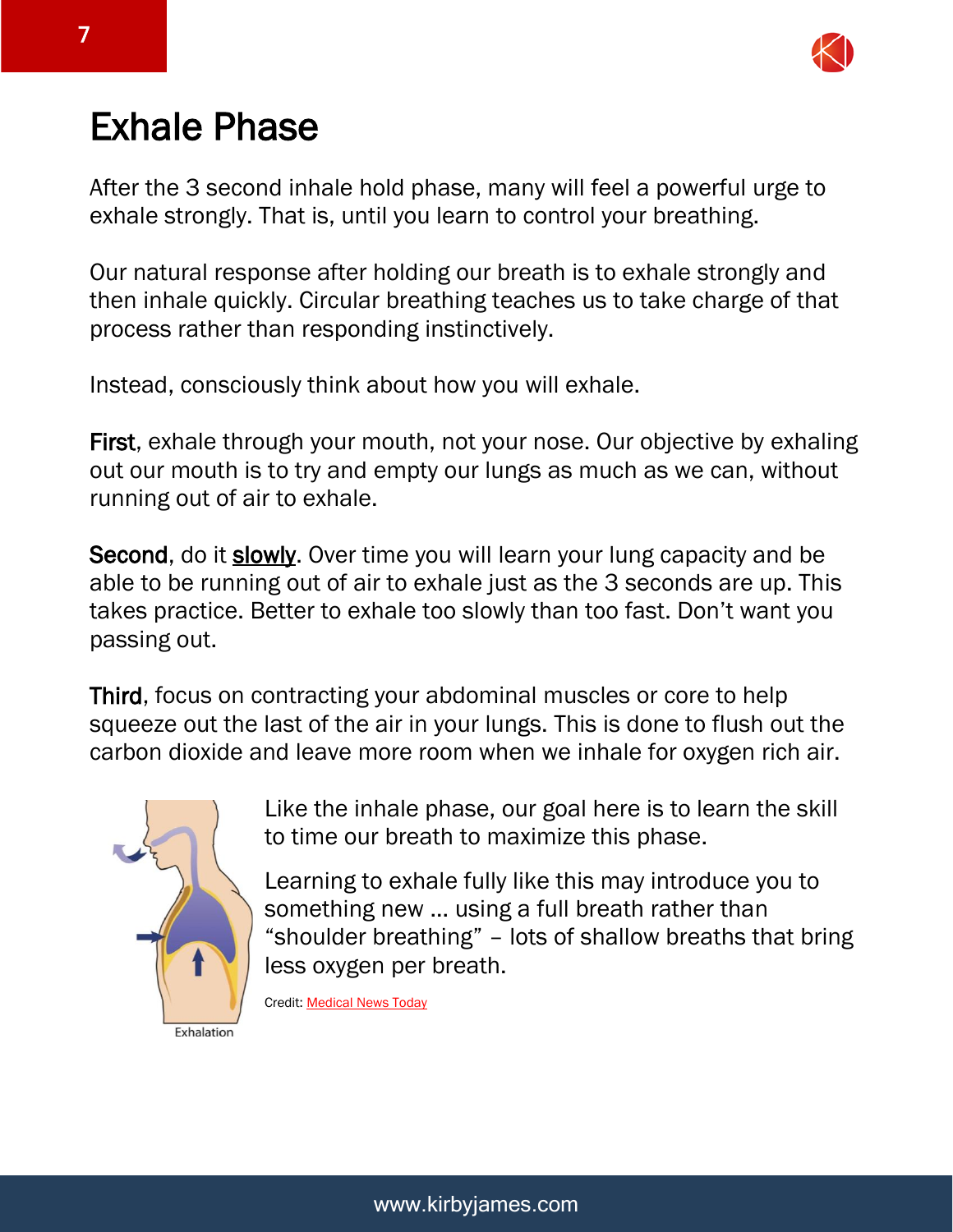

# Exhale Hold Phase

Finally, we reach what some people call the most uncomfortable phase of circular breathing, the "exhale hold phase".

Like each phase of circular breathing this lasts for a count of 3 as well. From experience I have felt and seen many others struggle to stay relaxed and composed for the full 3 seconds when they are new to the training.

For me, this phase serves many powerful lessons.

First, resisting the desire to inhale takes discipline, a strength that is both mental and physical. When you practice this enough, you have taught yourself that you can do things that take mental and physical discipline. Say for example, wearing a mask in public places when is uncomfortable and you do not necessarily want to. You can choose to have the needed discipline to continue, in part learned through circular breathing.

Second, this step strengthens your diaphragm. The diaphragm is a muscle. Holding a flexed muscle, like a bicep, helps makes it stronger. By resisting the urge to inhale briefly, you make your diaphragm stronger. This helps to pull in deep breaths when you need them.

Third, this is another way to train your mind to manage discomfort. We are surrounded by discomfort in daily life. What people say and do, that life does not always go the way we wish.



Learning the discipline of seeing, feeling, and not immediately reacting to discomfort delivers so many benefits. Mainly, you learn to become more intentional and less reactive.

© Kirby James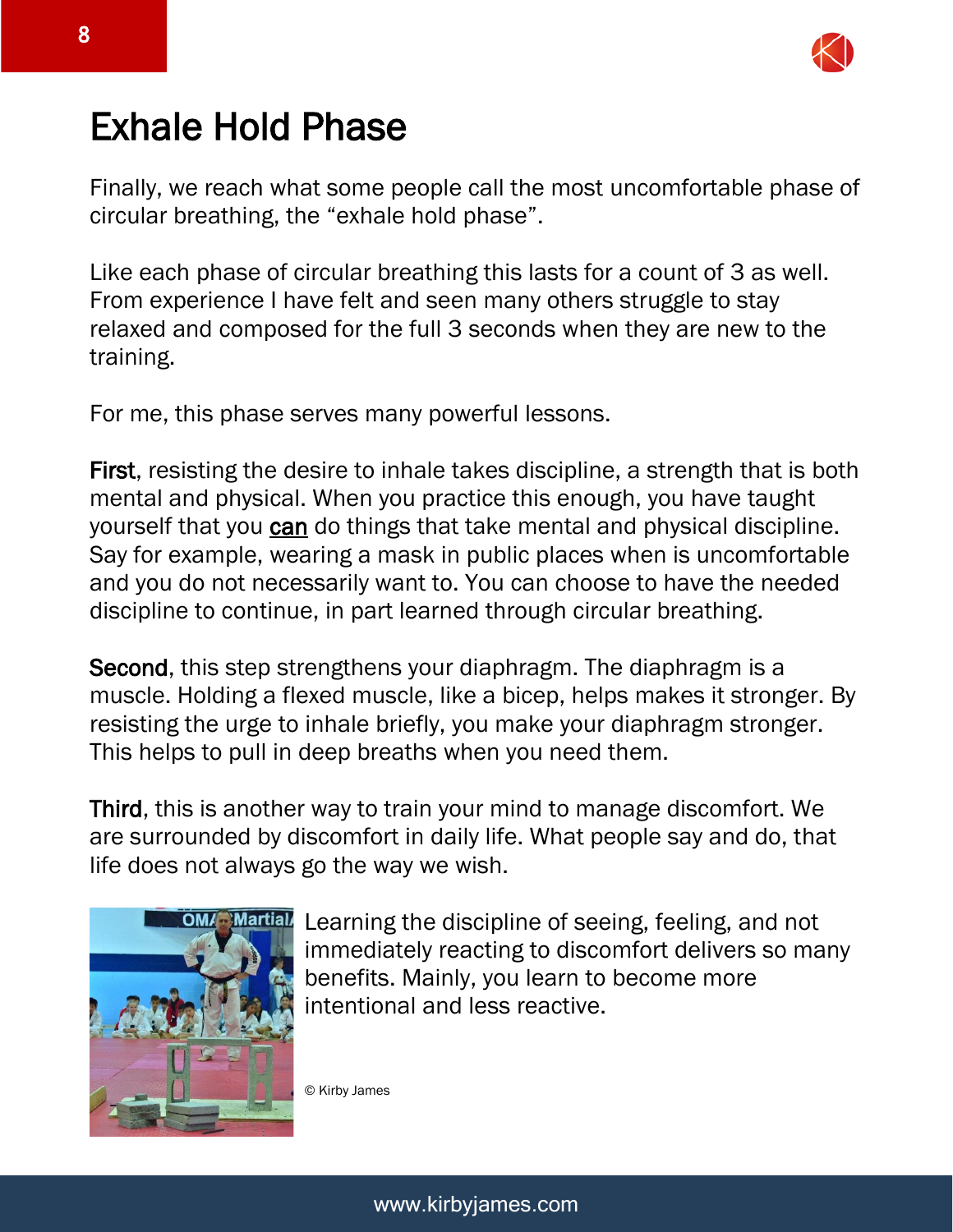

#### Circular Breathing Applied

In my practice, I coach executives on how to use circular breathing.

One client, within the first 2 weeks, contacted me to share their amazing story about the benefits of circular breathing.

This client is very passionate, expressive and spontaneous. Often, the energy they bring to a meeting can be a little overwhelming, especially to the more introverted people in the room.

This person wanted to change that dynamic and had read and watched many techniques to change how meetings progressed. But nothing changed.

So, when we talked, I was delighted to hear that before and during meetings, they had practiced circular breathing. This was **only one part** of their training, yet it delivered results that surprised them.

They felt calmer, more able to take a breath and wait for others to respond, rather than dominating the meeting.



As time went on and they practiced more, it became easier and easier to modify how they organized, lead, and participated in meetings.

© Kirby James